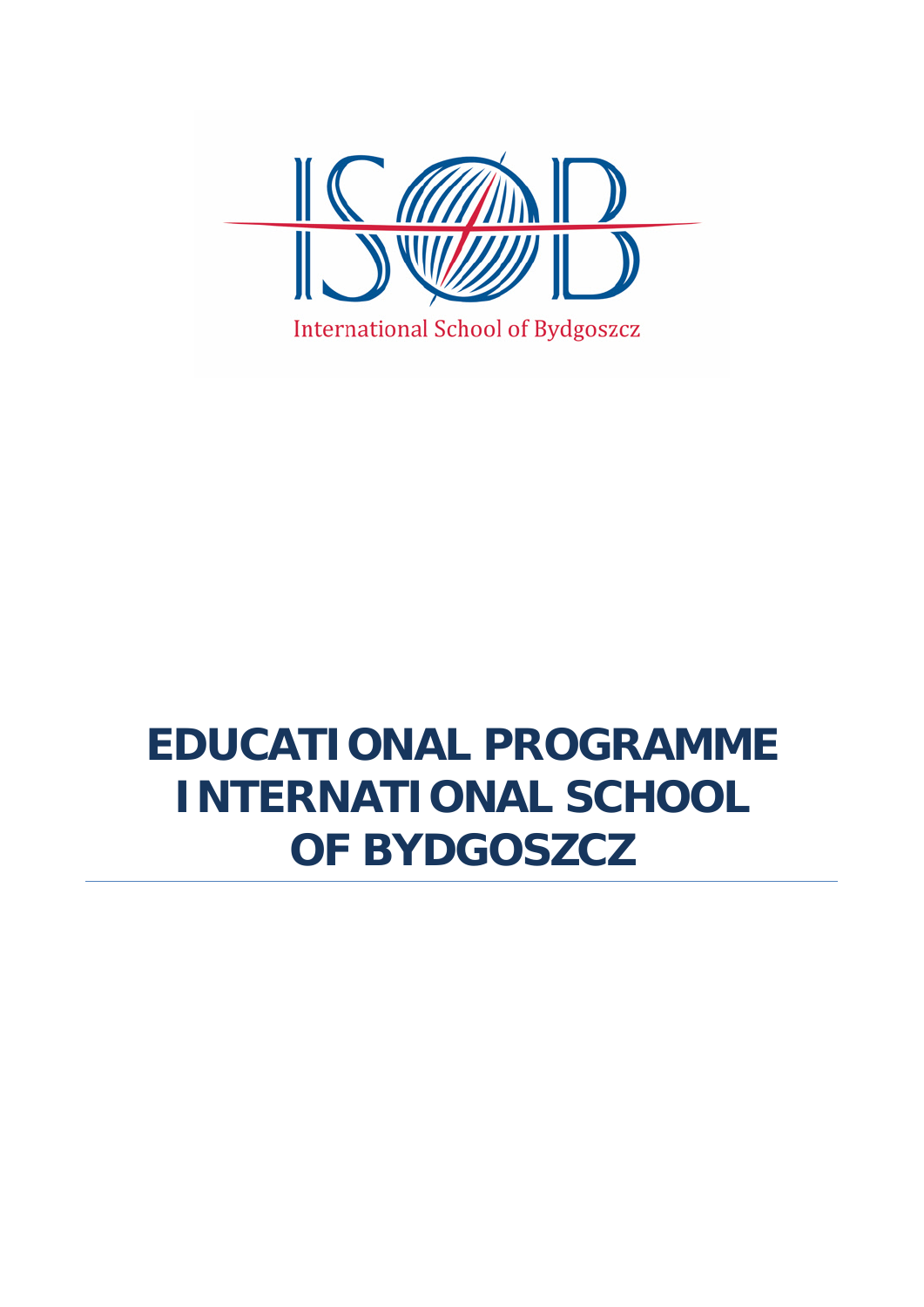**International School of Bydgoszcz** is a multicultural school with an exceptional approach to teaching, based on search and study of knowledge. Considering presence of many nationalities at school, our students can become real citizens of the world, with high principles regarding caring for others and our planet.

The Curriculum of the School takes into consideration its international aspect and cultural diversity of students, their origin and national traditions. The School strives for student formation that contains attitudes featured in the IB Learner Profile. The IB learner profile is the mission of the International Baccalaureate organisation, which is involved in international baccalaureate, understood as a set of educational achievements of the 21<sup>st</sup> century. The profile features express values that are inseparable with the philosophy of international education programme. These values permeate all types of curricula: Primary Years Programme (PYP), Middle Years Programme (MYP) and Diploma Programme. All teachers of the International School of Bydgoszcz are responsible for formation of young people and their comprehensive development. The School looks after intellectual development as well as personal welfare of students, their physical, social, emotional and cultural development. An important part of educational work is communication with parents in a traditional way and through electronic class register.

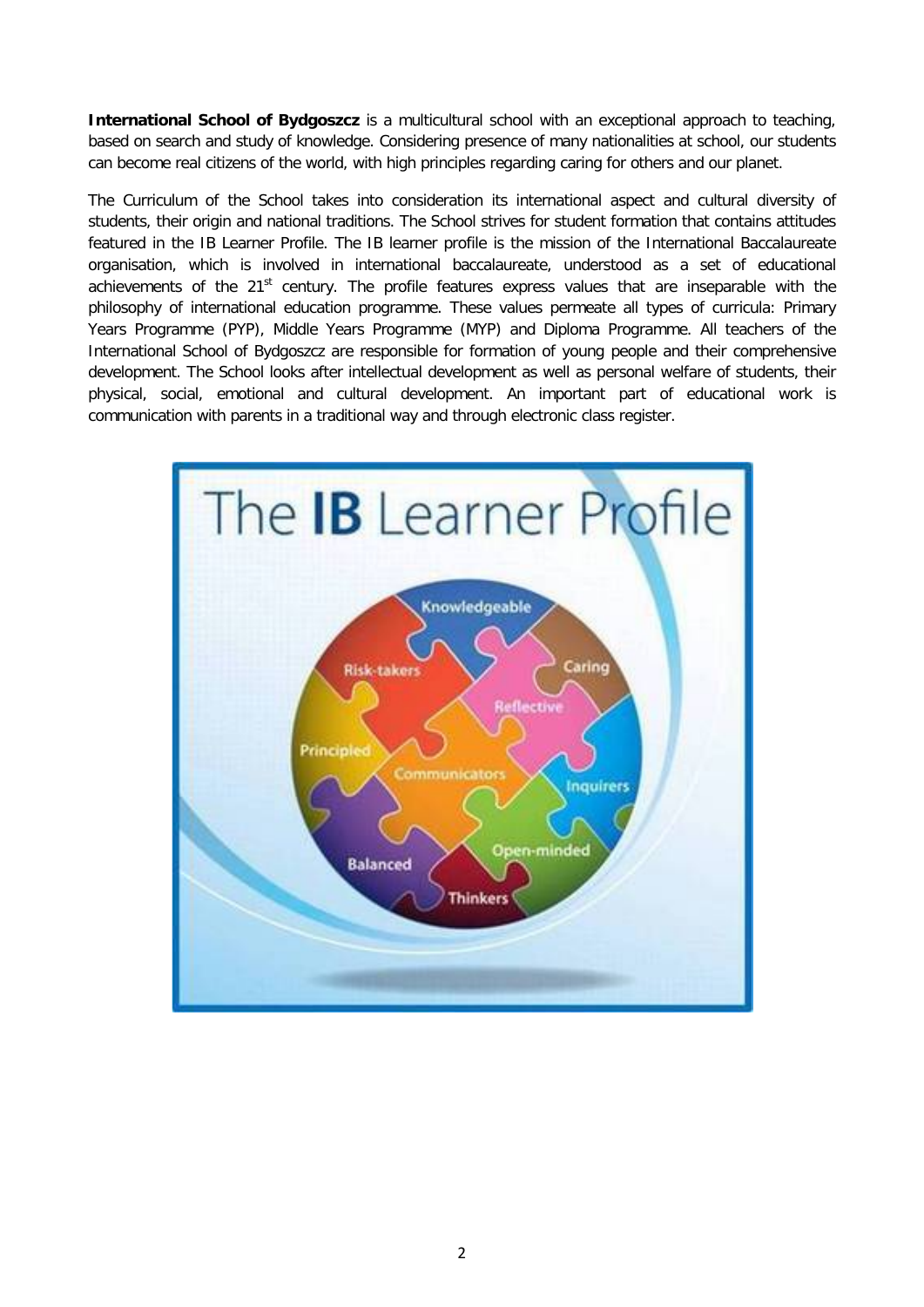## **IB LEARNER PROFILE**

| <b>Inquirer</b>   | They develop their natural curiosity about the world; acquire<br>the skills necessary to conduct research and can be<br>distinguished by considerable independence; they learn<br>actively and are eager to learn, which brings them immense<br>satisfaction, and love of learning will be sustained throughout<br>their lives. |
|-------------------|---------------------------------------------------------------------------------------------------------------------------------------------------------------------------------------------------------------------------------------------------------------------------------------------------------------------------------|
| Knowledgeable     | They explore concepts, ideas and issues that have local and<br>global significance, thus they acquire knowledge across a<br>broad and balanced range of disciplines.                                                                                                                                                            |
| <b>Thinker</b>    | They exercise initiative in using techniques of creative and<br>critical thinking to solve complex problems and to make<br>reasoned, ethical decisions.                                                                                                                                                                         |
| Communicator      | Thanks to the knowledge of foreign languages, they can<br>successfully and confidently express their opinions. They work<br>effectively and willingly in collaboration with others.                                                                                                                                             |
| Principled        | In life, they act with integrity and honesty, with a strong sense<br>of fairness and respect for the dignity and rights of people<br>everywhere. They take responsibility for their own actions and<br>consequences that accompany them.                                                                                        |
| Open-minded       | They understand and appreciate their own cultures and personal<br>histories, and are open to the perspectives, values and traditions<br>of other individuals and communities. They are accustomed to<br>seeking and evaluating a range of points of view, and are willing<br>to grow from the experience.                       |
| Caring            | They show empathy, compassion and respect towards the needs<br>and feelings of others. They have a personal commitment to<br>service, and act to make a positive difference to the lives of<br>others and to the environment.                                                                                                   |
| <b>Risk-taker</b> | They approach unfamiliar situations with courage, which are<br>accompanied by calmness and forethought. They explore new<br>roles, ideas and strategies. They are not afraid to defend their<br>beliefs.                                                                                                                        |
| <b>Balanced</b>   | They understand the importance of intellectual and emotional<br>balance to achieve personal well-being for themselves and<br>others.                                                                                                                                                                                            |
| <b>Reflective</b> | They are able to assess their strengths and weaknesses,<br>knowledge and experience in order to support their learning and<br>personal development.                                                                                                                                                                             |